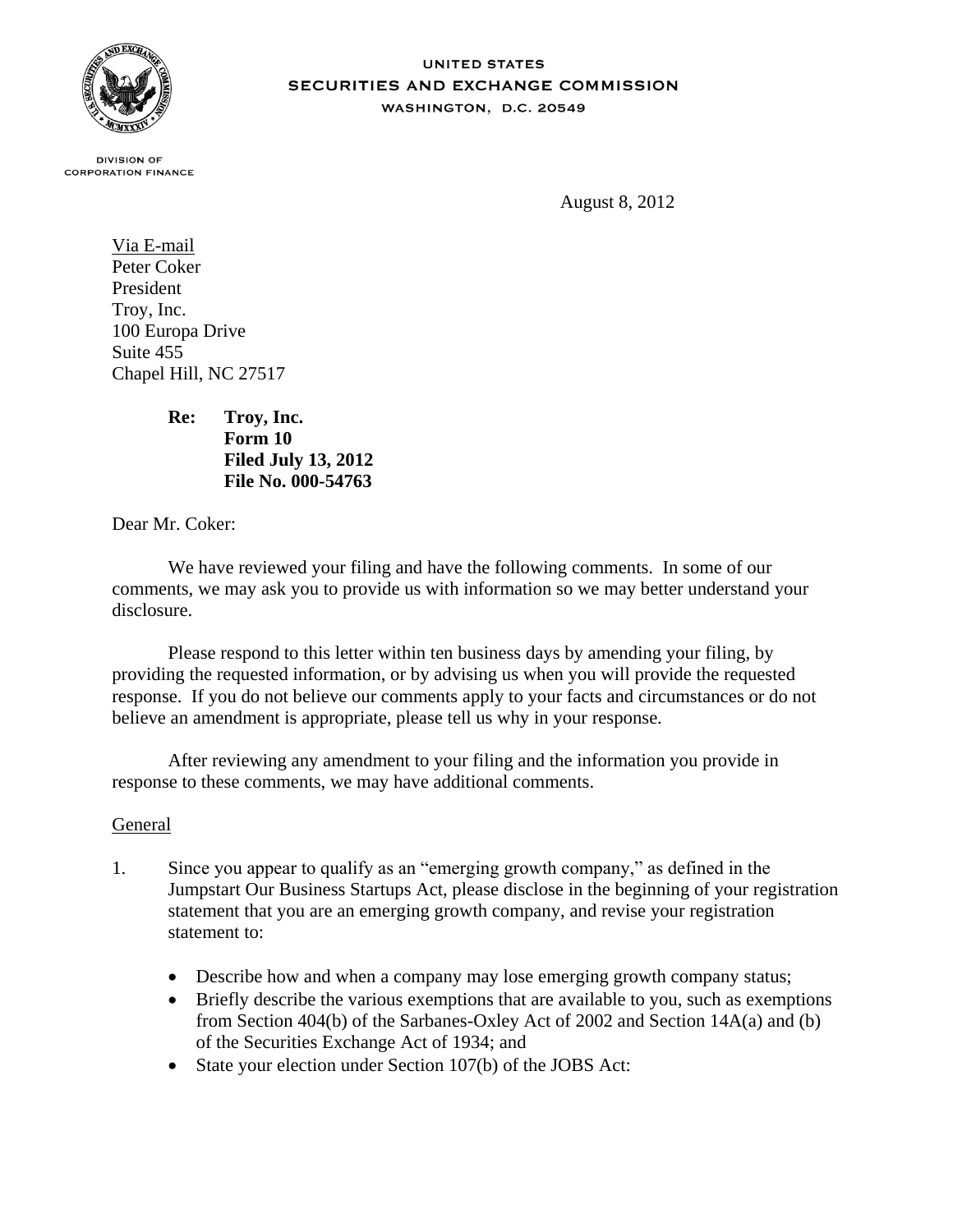Peter Coker Troy, Inc. August 8, 2012 Page 2

- $\circ$  If you have elected to opt out of the extended transition period for complying with new or revised accounting standards pursuant to Section 107(b), include a statement that the election is irrevocable; or
- o If you have elected to use the extended transition period for complying with new or revised accounting standards under Section 102(b)(1), provide disclosure explaining that this election allows you to delay the adoption of new or revised accounting standards that have different effective dates for public and private companies until those standards apply to private companies. Please state that, as a result of this election, your financial statements may not be comparable to companies that comply with public company effective dates. Include a similar statement in your critical accounting policy disclosures.

In addition, consider describing the extent to which any of these exemptions are available to you as a Smaller Reporting Company.

## Item 5. Directors and Executive Officers, page 10

- 2. We note that Peter Coker, your chief executive and sole shareholder, is also an executive and/or significant shareholder of other shell companies that have recently filed for registration on Form 10. For example, we note his involvement in Europa Acquisition I, Inc., Europa Acquisition II, Inc., Europa Acquisition III, Inc., Europa Acquisition IV, Inc., Europa Acquisition V, Inc., Europa Acquisition VI, Inc., Europa Acquisition VII, Inc., Europa Acquisition VIII, Inc., Buncombe, Inc., and Middlesex, Inc. In an appropriate location, please discuss any prior experiences Mr. Coker or any other promoter associated with your offering has with other shell companies. Your revised disclosure should include:
	- The registrant's name;
	- The initial filing date;
	- Whether the registrant is current and was timely in its Exchange Act reporting obligations;
	- Whether the registrant has engaged in a business combination;
	- Whether the registrant registered any offerings under the Securities Act;
	- Whether any transaction resulted in termination of your officers', shareholders' or promoters' association with any blank check company, including the date of such transaction, the nature and dollar amount of any consideration received, the amount of any retained equity interest, and the identity of any successor entity;
	- Mr. Coker's role and involvement with the registrant;
	- A discussion of how Mr. Coker will allocate his time, business opportunities, and otherwise resolve conflicts between entities; and
	- Any other information deemed relevant.

To assist investors please consider providing this information in tabular format.